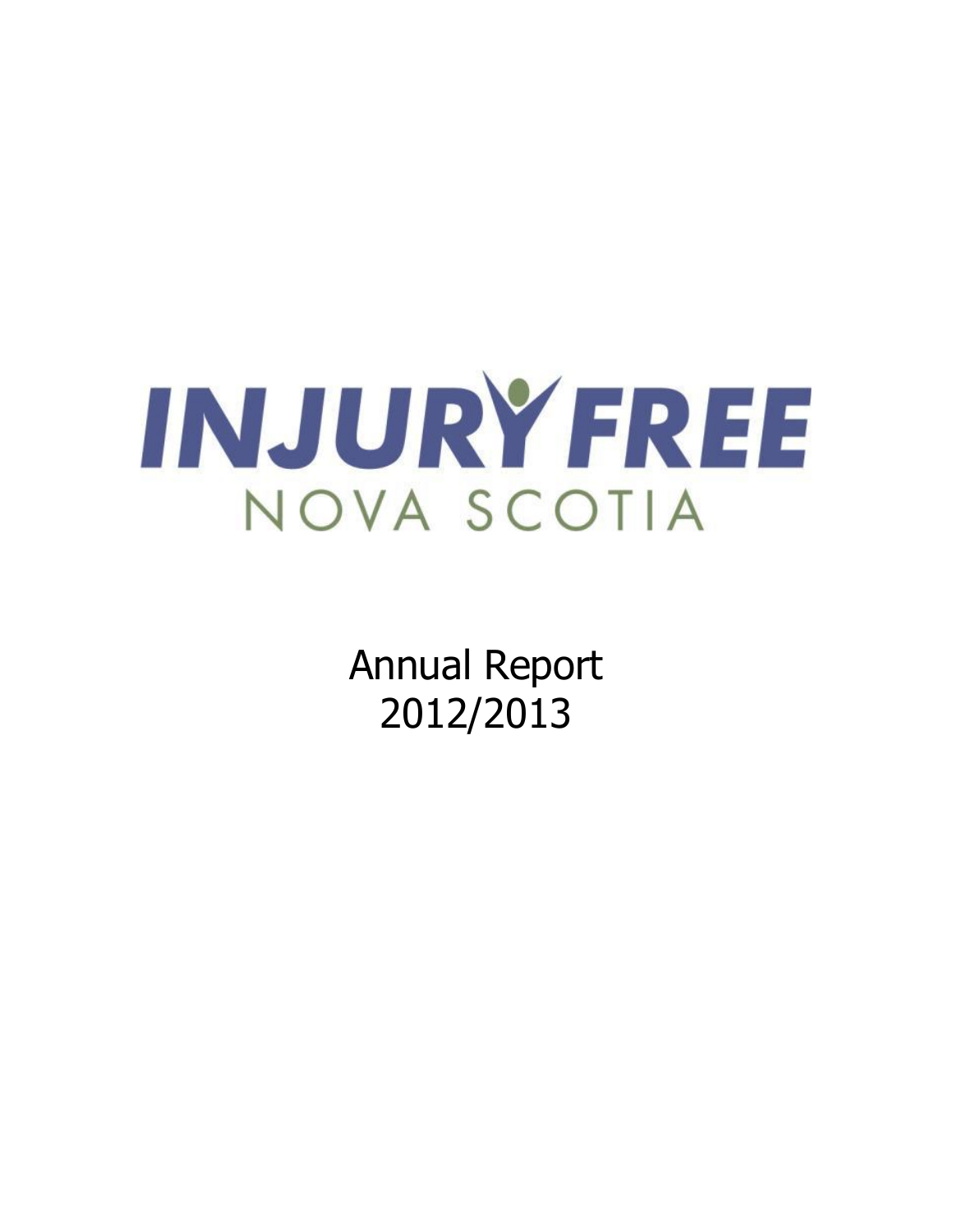Table of Contents

Message from the Executive Director ………. 3-5<br>IFNS Board of Directors 2012/2013 ………. 6-7 IFNS Board of Directors 2012/2013 ……….<br>Financial Report ………. 8-77 Financial Report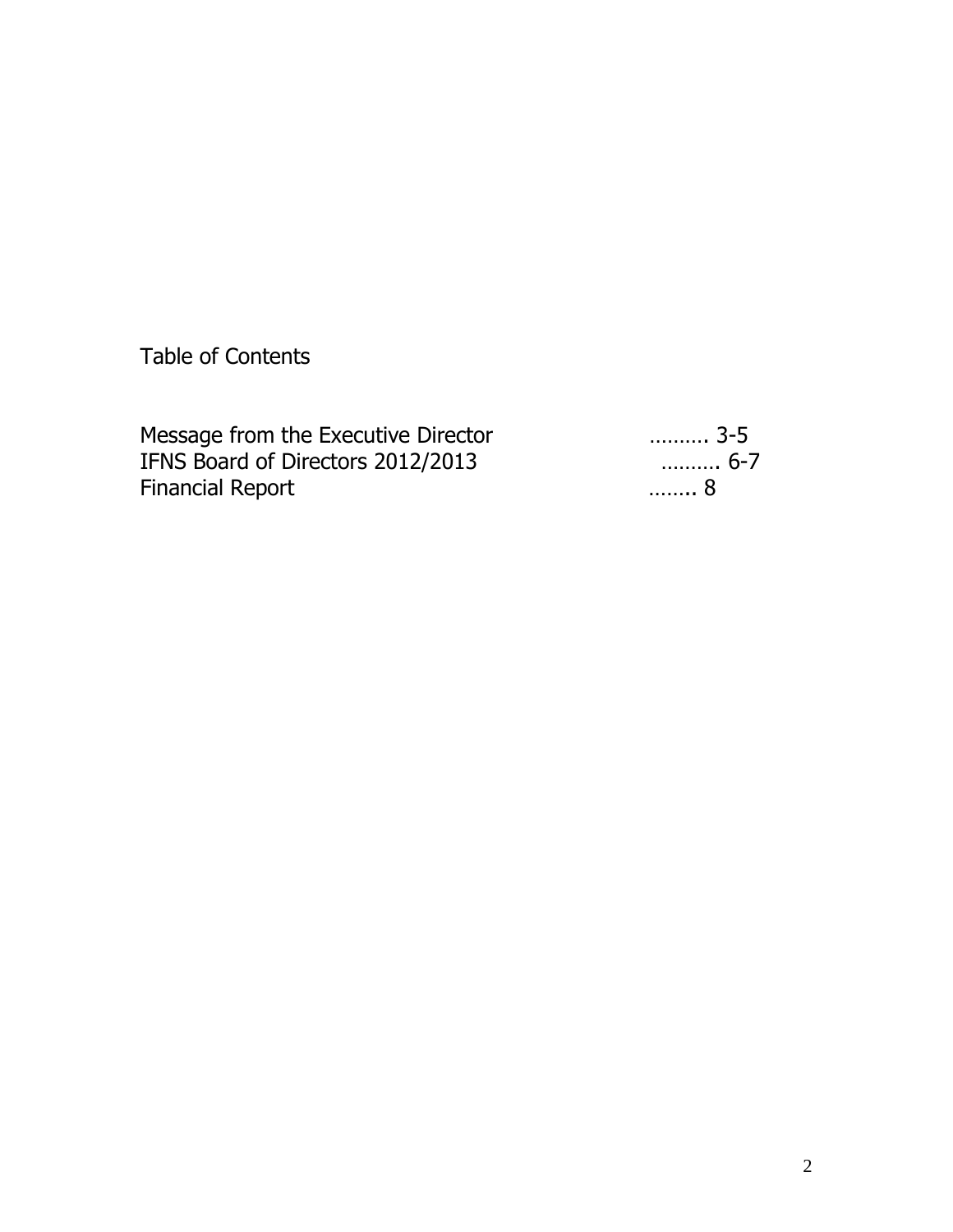## **Message from the Executive Director: Highlights of 2012/13**

The 2012/13 year has been one of significant activity for Injury Free Nova Scotia, in our work to address preventable injury levels in the province of Nova Scotia. We have had the opportunity both to build on existing partnerships and extend our partnership reach to some new individuals and organizations.

#### **Engaging with Our Partners**

In our continued focus on the top three issues of injury, - motor vehicle collisions, falls and suicide/suicide attempts, we have engaged with the following groups to collaboratively approach the issues:

- Road Safety Advisory Committee Injury Free Nova Scotia has sat as the community co-chair on this committee for 2012/13. A key element of this role has been the support of the Share the Road initiative with DalTrac, addressing vulnerable road users and promoting active transportation with the Ecology Action Centre, a lead partner. We have also engaged research on the value of reducing residential speeds in designated areas.
- Suicide Steering Committee Injury Free Nova Scotia is a new member of this provincial team, and is working with its partners to build an increasingly responsive way of addressing this complex issue, adhering to best practise and engaging of community experience.
- Atlantic Collaborative on Injury Prevention Injury Free Nova Scotia continues to be a member of the ACIP board, and finds great value in engaging with our Atlantic partner provinces, sharing experience of issues and of working approaches to address them. We continue to utilize the research of ACIP, in reports such as Alcohol & Injury , Social Determinants of Injury, Caffeinated Alcohol, to move our provincial work forward
- Falls Prevention, Community Links Injury Free Nova Scotia attended the Senior Conference –Ageing Well Together: Population Health in Action is in October, and continues to be a support player in this organization. A focus of 2013/14 will be to be more engaged in the issue with work undertaken within the provincial Inter-Sectoral Falls Committee
- Nova Scotia Trauma Advisory Council Injury Free Nova Scotia has been a committee member of NSTAC, helping ensure the voice of injury prevention, and it's issues has a profile at the provincial trauma system table. Due to changes within the council, in leadership and focus, there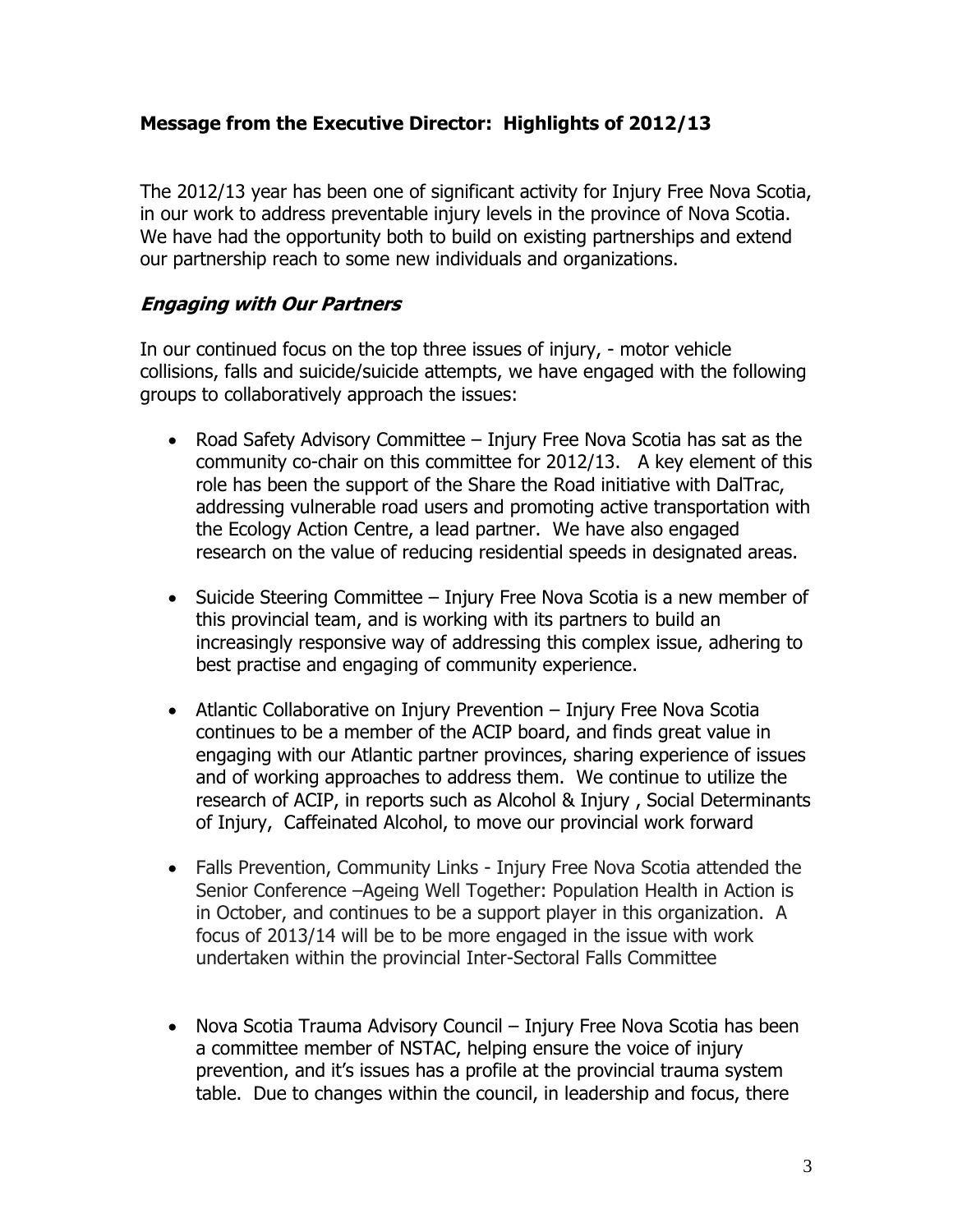has been decreasing involvement for IFNS and it's injury prevention partners within NSTAC during 2012/13.

# **Identifying Core Issues**

As well as addressing issues in a more individualized approach, we recognize the very real linkage of alcohol to all three injury issues, and beyond. WE have therefore continued a strong pursuit of the "**culture of alcohol**" issue. Within the issue of alcohol we have pursued work that focuses on the Tier 1 approaches, consistent with the messaging of our provincial Medical Officer of Health. Our focus for purposeful change is:

- Pricing volumetric pricing that accords a higher per drink price for higher concentration of alcohol (BAC)
- Access calling for a moratorium on any additional outlets for distribution until the government has completed a cost-benefit analysis outlining the harm costs linked with increased distribution.
- Advertising calling for no alcohol advertising where children and youth play
- Monopoly  $-$  calling for the preservation of the government monopoly, NSLC, but for the addition of an informed and ongoing health voice at the NSLC board table.

# **Helping Raise Capacity system-wide**

We see our role as positive change agents in addressing this issue to include both raising community dialogue and building the capacity of our diverse health promotion partners to address the issue within their respective roles.

- We helped coordinate the community conversation on the Culture of Alcohol in Halifax on September 2012, and funded the creation of the storyboard to capture the conversation.
- We continue to work with our partners and Nova Scotian communities to support the development of Municipal Alcohol Policies.
- We work with our partners in the mental health community to support work within Communities Addressing Suicide Together (CAST)

# **Project Management**

As a project manager, we have hosted sessions in 2012/13 to enhance the capacity of health promoters province-wide on the culture of alcohol issue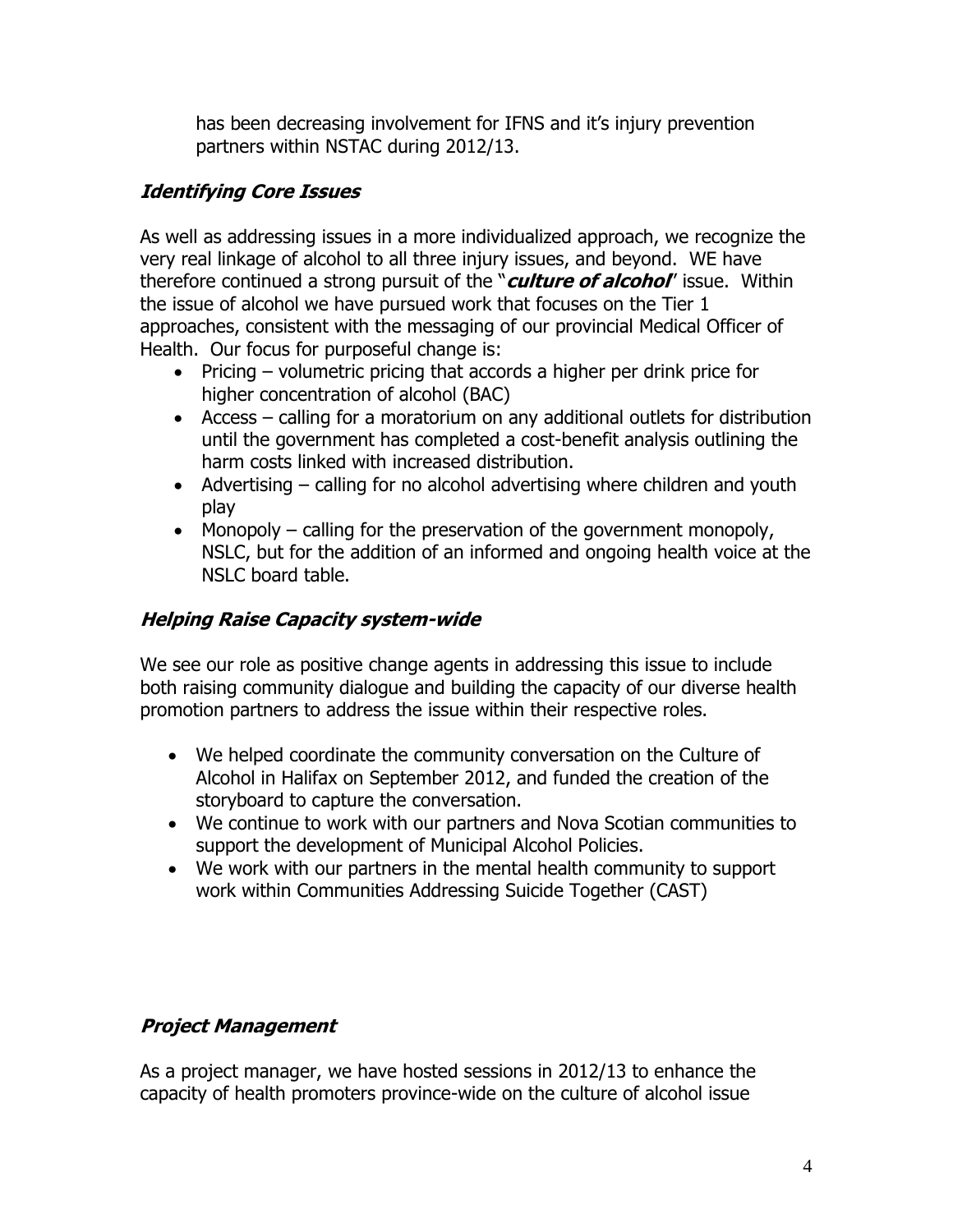Building on our hosting of "**Alcohol, Learning from Tobacco"** in Truro in March of 2012 we planned from January through May 2013, together with a core planning team of health partners, for the May session in Halifax, **"Knowing Our Communities**". This session, which engaged 140 health promoters provincewide, raised awareness of corporate and industry influence in the work that we do, including areas such as alcohol, tobacco, food/obesity work, and provided opportunities for individuals to begin developing strategies and approaches for doing their work differently.

Work is already underway to pursue a follow-up to this most recent event, as the demand for these kind of learning opportunities within the health promotion community has been overwhelming.

With the great success of these events, and our project management within them, we continue to manage and support smaller projects to provide a valueadded support to our network of health partners.

- **Advocacy at the Oval** We had a document created that tells the engaging story of our collaborative work to deal with the Molson sponsorship of the Halifax Skating Oval.
- **Crossroads** We provided coordinating support to this Dalhousie Grad student initiative in March 2013.

## **Communications**

We continue our aim of being a nimble and responsive organization, able to mobilize energy to engage with issues in a timely fashion. As part of this, we launched a new website in summer of 2012, [www.ifns.ca,](http://www.ifns.ca/) and also utilize a twitter account, **injuryfreens.** 

We continue to respond to media through Letters to the Editor, and radio interviews, and have been asked to speak on issues of NSLC monopoly, outlet density, the Municipal Alcohol Policy and binge drinking during the past year. As well, we engage our leaders, municipally and provincially to pursue issues, on an ongoing basis.

In closing, it continues to be a pleasure working in partnership with the health promotion community, and in support of the vision of this skilled board.

Indyanskagen

Executive Director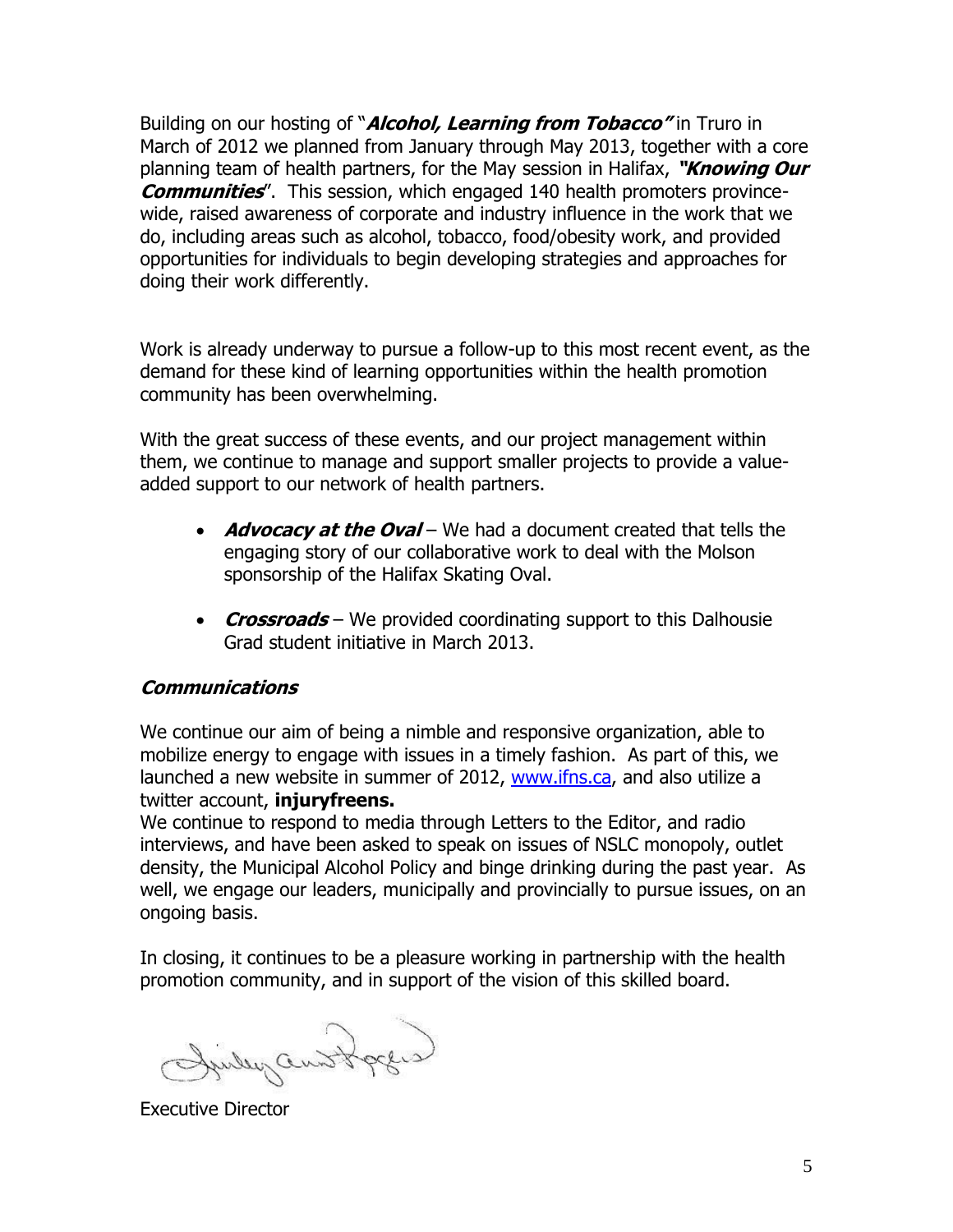## **Injury Free Nova Scotia Board for 2012/13**

Injury Free Nova Scotia is led by a small group of skilled volunteers.

## **Board Executive**

#### **President Dr. Natalie Yanchar, Pediatric General Surgeon, IWK**

Natalie Yanchar is an Associate Professor in Pediatric General Surgery at Dalhousie University and the Medical Director of the Trauma Program at the IWK Health Centre, the Level I Pediatric Trauma Centre for the Maritimes. She has MSc degrees in both Experimental Surgery (University of Alberta) and in Community Health and Epidemiology (Dalhousie University) and holds crossappointments with the Dalhousie Departments of Emergency Medicine and Community Health and Epidemiology. In addition to her clinical role, Natalie has a strong research interest in clinical management of trauma, pediatric trauma systems and primary injury prevention. This interest allows her to co-lead work on Pediatric Trauma Systems and access to Pediatric Trauma Care within the Scope of the CIHR Team in Child and Youth Injury Prevention. Collaborative links as Chair of the National Trauma Registry and Executive member of the Trauma Association of Canada provide opportunities to engage other experts and stakeholders in her field of research. Finally, she is also a strong advocate for evidence-informed policy development in the areas of childhood injury prevention, sitting on the National Expert Advisory Committee of Safe Kids Canada, chairing the Injury Prevention Committee of the Canadian Pediatric Society and being the founding President of Injury Free Nova Scotia.

#### **Vice-President Dan Steeves, Community Outreach Worker, Addiction Prevention & Treatment Services, Capital Health**

Dan Steeves is a researcher, health promoter, counselor and educator with Addictions Prevention and Treatment Services in the Capital Health District. He also teaches part time in the faculty of education at Mount Saint Vincent University. Dan has been a leader in the tobacco control movement in Nova Scotia. He is currently working with a number of stakeholders in an effort to achieve healthy public policies regarding alcohol consumption in the province. Dan is a member of the National Cancer Prevention Policy Steering Committee and serves as Vice President of Injury Free Nova Scotia. He holds a Bachelor of Education Degree and a Diploma in Guidance and Counseling from the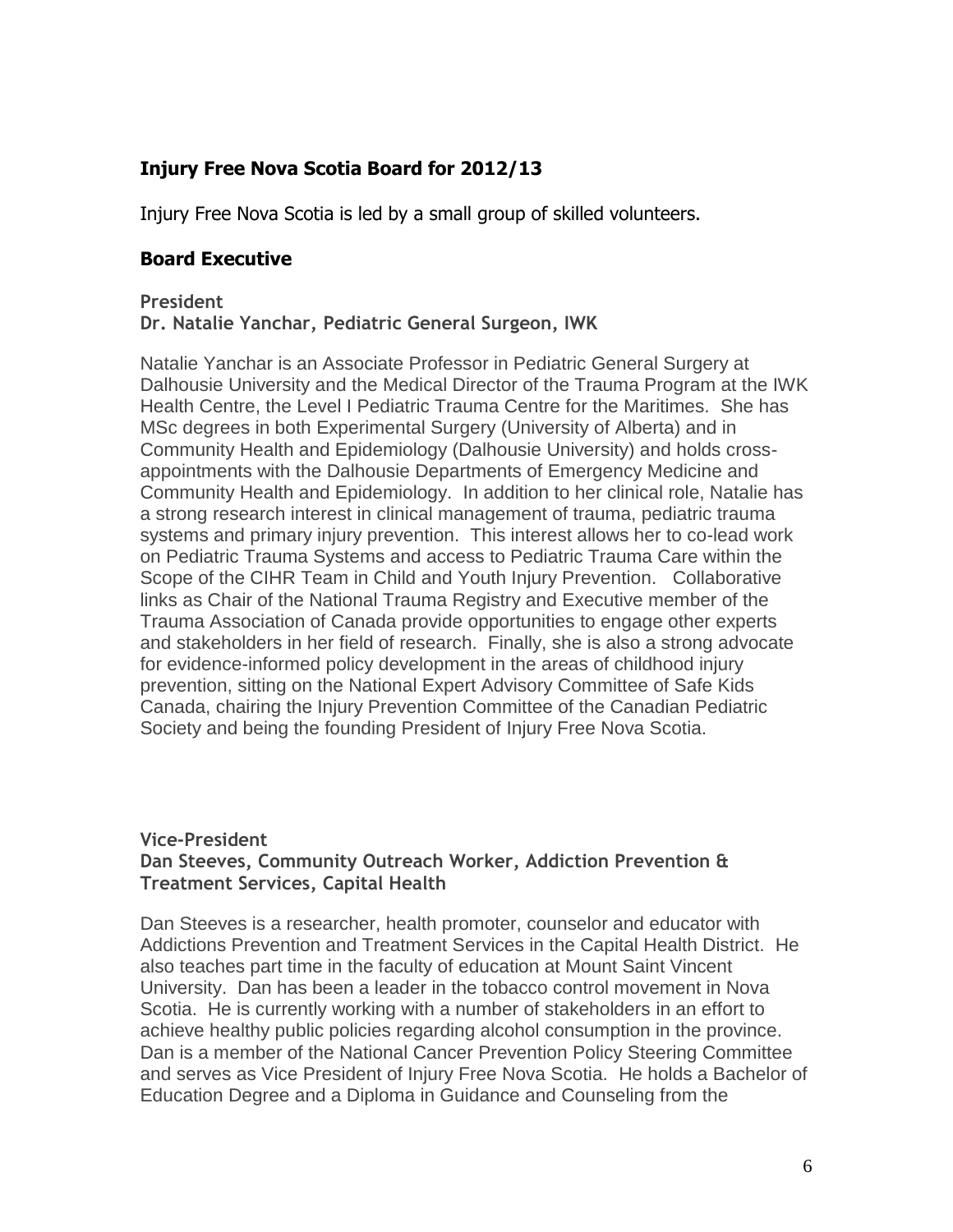University of New Brunswick, as well as a Masters Degree in Education from Mount Saint Vincent University. Dan has presented at the Canadian Conference on Tobacco and Health, the Louisiana State Conference on Health Disparities, the Virginia State Conference of Addictions Professionals and the World Cancer & Tobacco Conference. Dan lives in Halifax with his wife, daughter and his daughter's hamster.

#### **Treasurer Jill Schwartz, Finance/ Operations Manager for Safety Services Nova Scotia.**

Jill was born and raised in Lunenburg and studied business management at Nova Scotia Community College and later pursued Small Business Accounting. She has worked at Safety Services Nova Scotia since 2008. Previously she owned her own businesses. As well as assisting Injury Free Nova Scotia, she serves on the board of her local community centre and is a parent of two teenagers.

#### **Members at Large**

**Dr. Richard Gould**, Medical Officer of Health, Capital Health

**Lynne Fenerty**, Research Manager, Neuro-Trauma & Injury Prevention Programs, Division of Neurosurgury, Capital Health

**Jenna Hopson**, Social Marketing Coordinator - Alcohol Strategy, Addiction Services, South Shore District Health Authority, South West District Health Authority, Annapolis ValleyDistrict Health Authority

**Nicole Gorman**, Research Assistant, Division of Neurosurgery, Capital District Health Authority

**Beth Currie**, Health Promotion Specialist – Addiction Services, Health Promotion & Prevention Department, Cape Breton District Health Authority.